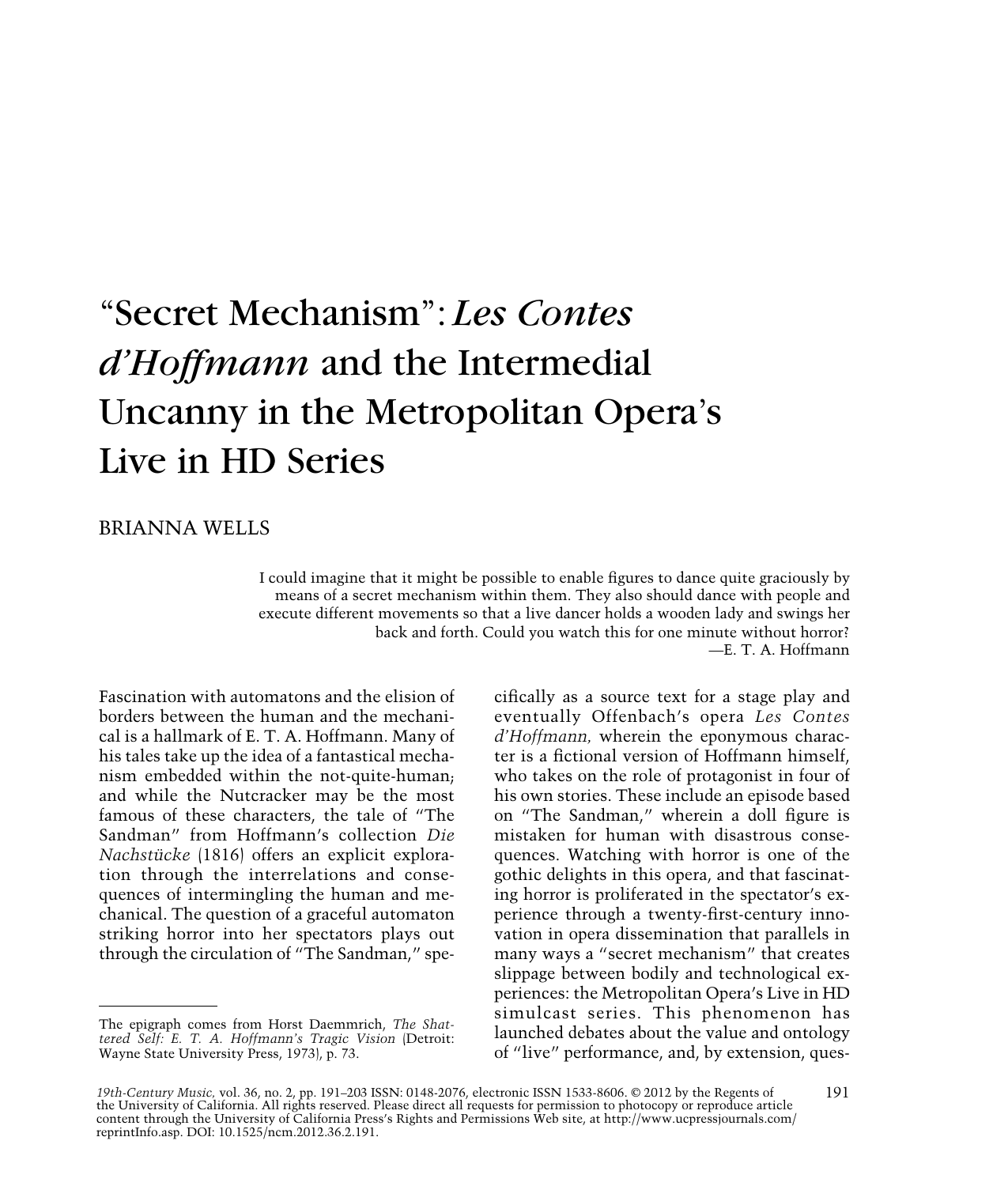tions about what constitutes opera and how liveness may figure in its future.

Since the Met introduced its Live in HD cinema simulcast series in 2006, a multitude of moviegoers and opera patrons have sat in a local movie theater to watch a production that is simultaneously performed before an audience seated in New York's Lincoln Center. Many critics have applauded the Met for working to "disseminate their work in the 21st century using 21st century technology."1 The C.E.O. of Canada's nationwide theater chain, Cineplex Odeon, claimed in 2008 that the broadcasts were "the next best thing to actually being there."2 Enthusiasts have hailed a new dawn of opera, with the best and biggest productions made available at a reasonable price to patrons from all demographics, but critics have warned that the simulcasts may ruin "live" and local operatic productions. The *New York Times'*s Zachary Woolfe, for example, has recently argued that the simulcasts engender "the undoing of opera, an art form in which a present, active audience is fundamental."3 The debates regarding the simulcast phenomena center around the consequences for opera companies; whether the simulcasts will bring new patrons through the doors of local opera companies or run those smaller companies out of business remains to be seen. The importance of audience experience is glossed in most commentaries on the simulcasts, and ultimately the impact on opera production will be decided by patrons who attend either live, simulcast, or both kinds of opera production. This article explores the mediatized experience of the simulcast operagoers and charts how the operatic and technological aspects of the production combine to create a new kind of viewer experience.

Many writers have been at pains to point out that technological innovations have always been

at the fore in operatic production4 and that "the theatre has always been virtual, a space of illusory immediacy."5 Even when considering all theatrical spaces as fundamentally discrete from "reality" in ways that make virtuality a layered, rather than strictly technological term, there is something compelling and disturbing about the sphere of the Live in HD series, something that goes beyond the technological innovations that have altered and broadened the scope of operatic performance. The stakes are so high in considering the opera simulcast because it is entangled in the meaning of liveness, and the impact of media technology on performance, repetition, and reception, and therefore the cultural distinctions of opera itself. Is it still opera if it isn't performed entirely to a "bodily co-present" audience?6 This article relies largely on Matthew Causey's excellent work on performance theorized through the lens of media technologies and his suggestion to conceive of theater "as a medium that overlaps and subsumes or is subsumed by other media including television, film, radio, print, and the computer-aided hypermedia, which will change, considerably, our definitions of the boundaries of the theater and the ontology of performance."7 However, I relocate the object of con-

<sup>1</sup>Dominic McHugh, "Barbican Joins Met Opera HD Broadcasts Scheme," *MusicalCriticism.com* (24 December 2007), http://www.musicalcriticism.com/news/barbican-met-1207.shtml (accessed 12 October 2010).

<sup>2</sup>Ellis Jacob, quoted in Christopher Morris, "Digital Diva: Opera on Video," *Opera Quarterly* 26 (2010), 112.

<sup>3</sup>Zachary Woolfe, "The Screen Can't Hear When You Yell 'Bravo,'" *New York Times* (4 May 2012), p. AR1.

<sup>4</sup>See Mark Schubin's lecture "The Fandom of the Opera: How a Four-Century-Old Art Form Helped Create the Modern Media World" (6 October 2011), cited in "Opera: The Early Adopter of the Media World" *NPR* (6 Nov. 2011), available from http://www.npr.org/2011/11/06/142018443/ how-opera-helped-create-the-modern-media-world (accessed 14 April 2012). (A direct link to the lecture can be found here: http://www.loc.gov/today/cyberlc/feature\_wdesc.php? rec=5339.) Further, Christopher Morris notes that "from its very origins, opera was deeply invested in the technologies of theater (stagecraft, lighting, acoustics) in the highly organized labour of theatrical and musical production." See his "Digital Diva," p. 117, n. 22.

<sup>5</sup>Matthew Causey, "The Screen Test of the Double: The Uncanny Performer in the Space of Technology," *Theatre Journal* 51 (1999), 383.

<sup>6</sup>I find Erika Fischer-Lichte's definition of performance as "the bodily co-presence of actors and spectators" a helpful way to describe certain kinds of theatrical situatedness, especially in contexts of discussing the virtual without relying on the loaded term "real" as its counterpart. Translated by and quoted in Morris, "The Digital Diva," p. 105; ("Die Oper als 'Prototyp des Theatralischen': Zur Reflexion des Aufführungsbegriffs in John Cages Europeras 1 & 2," in *Musiktheater heute: Internationales Symposion der Paul Sacher Stiftung Basel 2001,* ed. Hermann Danuser and Matthias Kassel [Mainz: Schott, 2003], p. 292.)

<sup>7</sup>Matthew Causey, "Screen Test of the Double," p. 394.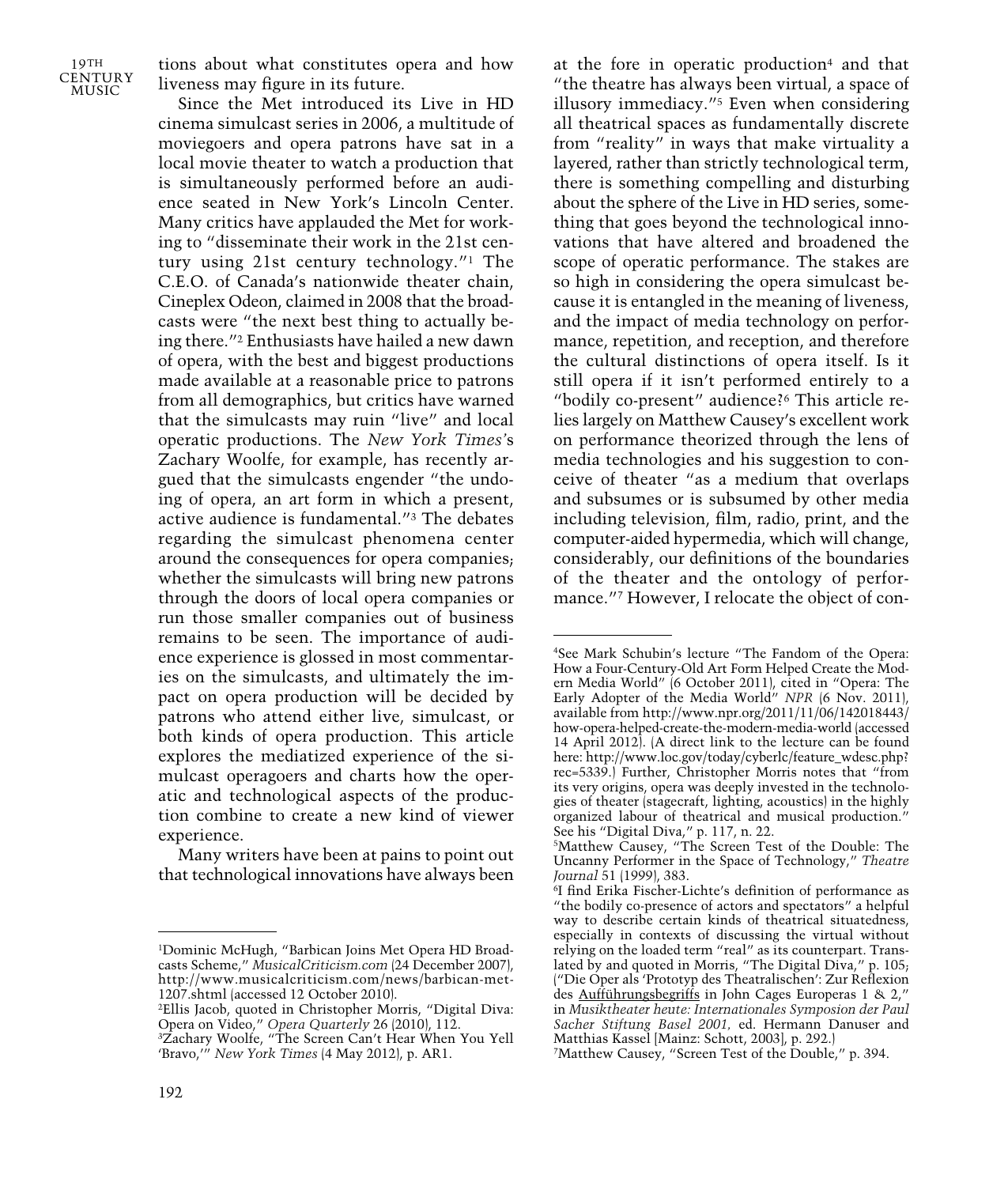cern from the performer who, in Causey's work, "confronts her mediated other through the technologies of reproduction . . . a making material of split-subjectivity" to the experience of the audience along similar lines.8 I argue that the HD series creates in its *audiences* a sense of doubling, of intellectual uncertainty, and strange recurrence within an experience of immediacy, and a sense of the familiar made alien: in other words, a sense of the uncanny. This exploration will focus on the means by which various aspects of doubling, the alienation of the familiar, and the troubling recurrence are produced in the audience through particularly mediatized practices.

# The Intermedial Uncanny

The concept of the uncanny, circulated widely through Freud's influential essay of the same title, has been explored in various ways across the spectrum of humanistic studies. Literary scholars, particularly those working in nineteenth century and gothic genres, have focused on the relation of an individual to a troubling Other, either in fantastical or psychological slippage regarding reality.9 Musicologists, too, have taken up the idea of the familiar rendered strange and frightening through repression and return to explore concepts of originality, intertextuality, and specific chord progressions in music.10 This article is likewise concerned with the familiar rendered strange, especially as it is connected to the three elements of uncanniness that Freud lists as: "the phenomenon of the double, identification with someone or thing outside of the self, and the recurrence of that same thing."11 Importantly, Freud himself acknowledges that the uncanny operates in the realm of the aesthetic as well as the psychological, and therefore the terror noted above can be an intrinsic and pleasurable aspect of audience engagement with uncanny works. Hoffmann's tale "The Sandman" figures prominently in Freud's essay, especially regarding the issues of sight and illusion. In the story, a young man's haunting and his descent into madness are rooted in his inability to repress the fantastical visions of his youth in his adulthood. The idea of uncanniness as an operational force in meaning-making through the experience of a familiar but uncomfortable recurrence translates clearly in the operatic version of the story, but it also operates on a phenomenological level for audiences of theater in general, where the illusory qualities of performance are rendered alien through the embodied enactment of corporeal actors.12 The uncanny takes on a new kind of affect in the simulcasting of operatic performances because specific aspects of mediatization alter the ontology of performance and complicate the illusions of theatrical performance.

My understanding of intermediality is based, in large part, on essays in the Theatre and Intermediality Working Group's anthology *Intermediality in Theater and Performance.* In this volume intermediality is associated with "the blurring of generic boundaries, crossover and hybrid performances, intertextuality, immediacy, hypermediality and a self-conscious reflexivity that displays the devices of performance in performance."13 The introduction to the volume builds on the work of Philip Auslander, and of Jay David Bolter and Richard Grusin, invoking the ideas of immediacy (inviting a feeling of direct access to an object by the erasure of awareness regarding the medium through which that object is accessed) and

BRIANNA **WELLS** Met Opera's Live in HD

<sup>8</sup>Ibid., p. 385.

<sup>9</sup>An example of literary scholarship that explores the uncanny is Terry Castle, *The Female Thermometer: Eighteenth-Century Culture and the Invention of the Uncanny* (New York: Oxford University Press, 1995).

<sup>10</sup>Among a large body of literature on the uncanny in music, see Lawrence Kramer, *Musical Meaning: Towards a Critical History* (Berkeley: University of California University Press, 2002), pp. 259–66; Michael Klein, *Intertextuality in Western Art Music* (Bloomington: Indiana University Press, 2005), pp. 78–87; Richard Cohn, "Uncanny Resemblances: Tonal Signification in the Freudian Age," *Journal of the American Musicological Society* 57 (2004), 285–324.

<sup>11</sup>Sigmund Freud, "The Uncanny," in *The Standard Edition of the Complete Psychological Works,* ed. James Strachey, trans. Alix Strachey, vol. XVII (London: Hogarth Press, 1955), p. 234.

<sup>12</sup>Causey, "Screen Test of the Double," p. 384.

<sup>13</sup>Freda Chapple and Chiel Kattenbelt, *Intermediality in Theater and Performance* (Amsterdam: Rodopi, 2006), p. 11.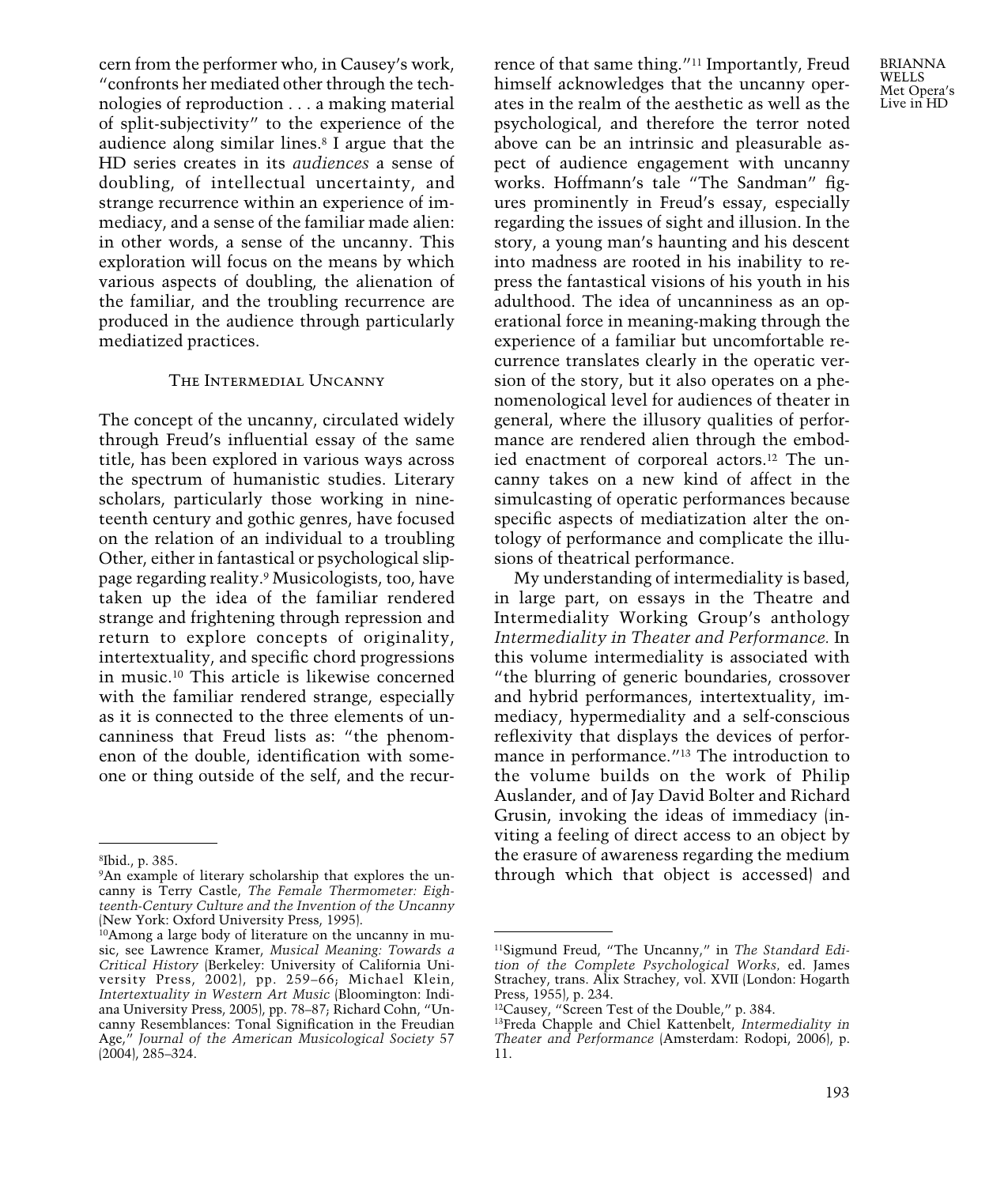hypermediacy (aspects that deliberately call attention to the medium through the explicit invocation of its boundaries) as key elements in intermediality.14 Intermediality is not necessarily contemporaneous with technological intervention, however: Freda Chapple suggests in her own contribution to the volume that opera itself is an occasion for intermediality, as the "singing actor performs in-between the medium of the music and the medium of theater."15 Chapple and Chiel Kattenbelt cite being "inbetween" as a fundamental precept in experiences of intermediality, arguing that the multiple perspectives of intermediality "foreground the making of meaning by the receivers of the performance."16 This situation aligns neatly with the Live in HD audience: between a sense of being copresent and distant, of being extremely close to but not quite *there*. The many arenas of liminality at play in the Live in HD series pose questions about the consequences for the art form, and how to understand those consequences through this emergent operaviewing experience.

I see the concepts presented in discussions on intermediality as conjoined in the viewership available through the Live in HD simulcasts, wherein the uncanny slippages between the imaginary and reality in the world of theater and performance are layered with the alienating and yet familiar sense of watching that performance digitally and simultaneously with other viewing publics spread across a multitude of movie theaters. The opera performance occurs at the same time in many different theaters through a camera lens that allows the mediated audience closer visual access to, but ultimately more physical distance from, the performance. In addition, the work of the performance presents itself in ways that are unavoidable for the mediatized audiences and entirely absent from the bodily copresent patrons at Lincoln Center. Of particular interest to me are the hypermediated effects of the simulcast; an alienating immediacy made possible through the choice of camera shots during the performance; and finally the sense of mechanical reproduction inscribed on the simulcast.

In light of its source texts and the particular attention I pay to the issues of the mechanical in relation to the bodily experience, it is fitting to take as my particular focus the 2009 production of *Les Contes d'Hoffmann:* an opera based in part on the very texts that Freud used to develop his psychoanalytic definition of the uncanny, invested in the disintegration of individual personality<sup>17</sup> through multiple characters performed by one actor, as well as horrors of robotic and mechanical reproducibility standing in for and challenging the human. Through a reading of act I (the "Olympia" act), $18$  this article explores how certain forms of doubling, slippage between mechanical and organic bodies, and the spectatorial gaze are presented through both *mise-en-scène* and the intermedial to form an emergent audience situation that draws the pleasure of the performance in a way entirely discrete from but still dependent on traditionally held understandings of the audience in operatic performance. Susan Bennett locates audience experience in the dual realm of "expectations of a performance" and the "fictional stage world," and within the oscillations among performance, fictive, and mediatized experience for the HD spectators I see a particular kind of audience experience that I call the *intermedial uncanny*. 19

<sup>14</sup>Philip Auslander, *Liveness: Performance in a Mediatized Culture* (New York: Routledge, 1999); Jay David Bolter and Richard Grusin, intro. to *Remediation: Understanding New Media* (Cambridge, MA: MIT Press, 1999), pp. 3– 15. Notably, Auslander claims that there is no clear, ontological distinction between the live and mediatized, but that the differences should be explored as "historical and contingent" (p. 8).

<sup>15</sup>Freda Chapple, "Digital Opera: Intermediality, Remediation and Education," in *Intermediality in Theater and Performance* (Amsterdam: Rodopi, 2006), p. 81. 16Chapple and Kattenbelt, *Intermediality,* p. 20.

<sup>17</sup>Mary Dibbern notes Hoffmann's fascination with the popular concept of the "disintegration of personality," wherein a subject can be separated into discrete egos. *The Tales of Hoffmann: A Performance Guide* (Hillsdale, NY: Pendragon Press, 2002), p. 167.

<sup>18</sup>The acts of *Hoffmann* have been reordered and renumbered frequently throughout the work's history, in some cases the prologue being counted as the first act, and the "Giulietta" and "Antonia" episodes being switched. For this article I follow the system used by the Met's web player in naming "act I" as the episode concerning Olympia.

<sup>19</sup>Susan Bennett, *Theatre Audiences: A Theory of Production and Reception* (London: Routledge, 1990), p. 2.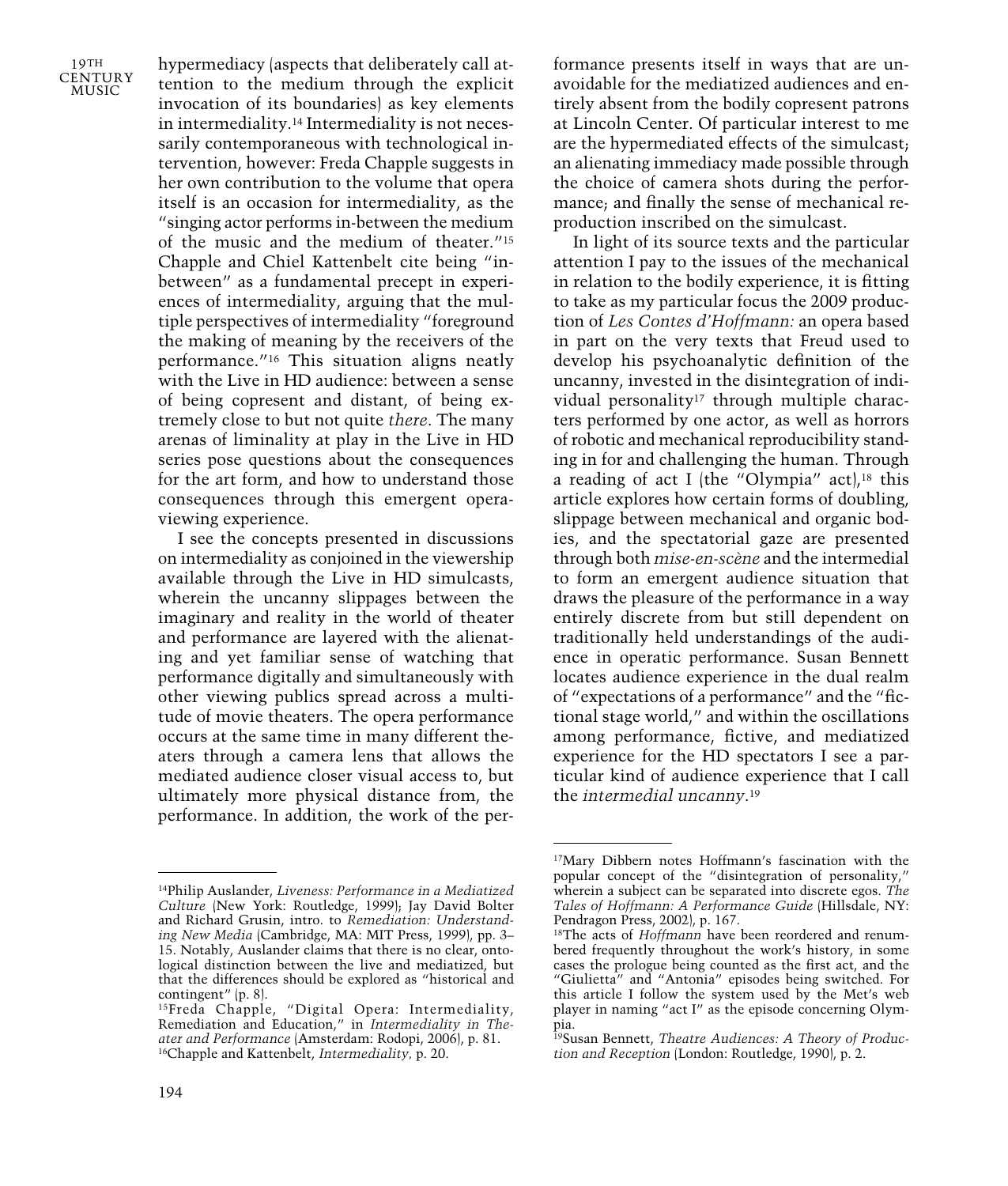#### *LES CONTES D'HOFFMANN*

*Les Contes d'Hoffmann* embodies within its text, musical organization, and performance history aspects of fractured authorship, in addition to narrative and spectatorial doubling that makes it a perfect exemplar for intermedial uncanniness in its Live in HD dissemination. The opera's libretto is based on a play by Jules Barbier and Michel Carré, which brought together four of Hoffmann's short stories through the addition of the eponymous character, whose struggles in love threaten and inspire his writing.20 Jacques Offenbach worked with Barbier in translating the stage play into an *opérafantastique,* but the composer died before the work was finished; and, although fellow composer Ernest Guiraud completed the work shortly after Offenbach's death, the opera itself has been frequently reordered and revised since its premiere in 1881. Bartlett Sher's 2009 Metropolitan Opera production opens with the prologue "Luther's Tavern" and follows with the three episodes featuring Olympia, Antonia, and Giulietta respectively. Importantly, although the eponymous character promises in the prologue a retelling of his adventures in love, in each of the three acts he performs himself as the doomed lover, rather than narrating it from outside, creating within the story itself a doubling of Hoffmann as both the character of the tales and the narrator ostensibly in charge of each episode (although clearly it is the Muse/ Nicklaus figure who comments and attempts to guide Hoffmann's actions).

Although all the episodes of *Hoffmann* take up themes of doubling and uncanniness, act I is specifically concerned with what Freud calls the "intellectual uncertainty" of mistaking a robot for a human.21 Whereas in the opera, the "Olympia" episode is less dark than in Hoffmann's tale (most obviously because the Nathanael/Hoffmann character has survived to tell it), both versions explore the dangers of this automatonic uncertainty and the terror of losing control over one's sight. The episode centers on the automaton Olympia, with whom Hoffmann falls in love after purchasing and donning a pair of special glasses. Both the Olympia of the tale and that of the opera are exceedingly beautiful but identifiable as mechanical through jerky movements, and, in the opera, explicit mechanical actions. Sher's production takes the mechanical discomfort further by dressing Olympia very clearly as a doll, in a hot pink tutu, which differs from productions in which Olympia's dress aligns her more closely with other humans on stage. Olympia's failures to function as a human are highlighted in the staging by a wind-up action that starts the doll, and her frequent and humorous hitches in performance (most notably slapping Hoffmann in the face as she abruptly turns ninety degrees toward the gathered crowd at Dr. Spalanzani's house). All of these elements highlight E. T. A. Hoffmann's own fascination and discomfort with the interposition of the human and the mechanical, in this instance the particular intersection of the mechanical and mystical effects of the special glasses through which Olympia appears human. The intellectual uncertainty in Hoffmann's tale is in turn staged operatically through Offenbach and Barbier, and then remediated in twenty-first-century machinations through the intersection of human performance and digital transmission for the HD movie-theater viewer.

<sup>20</sup>The prologue uses "Der goldene Topf" (The Golden Vase); the Olympia narrative uses "Der Sandmann" (The Sandman); Antonia's narrative uses "Rat Krespel" (Councillor Krespel), and Giulietta's narrative uses "Die Geschicte von verlornen Spiegelbilde" (The Story of the Lost Reflection), found within the larger "Die Abenteuer der Sylvester-Nacht" (The Night of New Year's Eve). Dibbern, *The Tales of Hoffmann,* pp.167–225. Dibbern's performance guide includes a detailed section on the literary sources for *Hoffmann,* and I have relied on her work in this article.

<sup>21</sup>Freud, "The Uncanny," p. 230. Although Freud rejects the automaton/real dichotomy as centrally important to his theories regarding sight and castration, he continues to return to the idea of intellectual uncertainty throughout his article, particularly in concluding that uncanny effects are often rooted in the slippage between reality and the imagination, as was also noted by Cohn ("Tonal Signification in the Freudian Age," p. 289).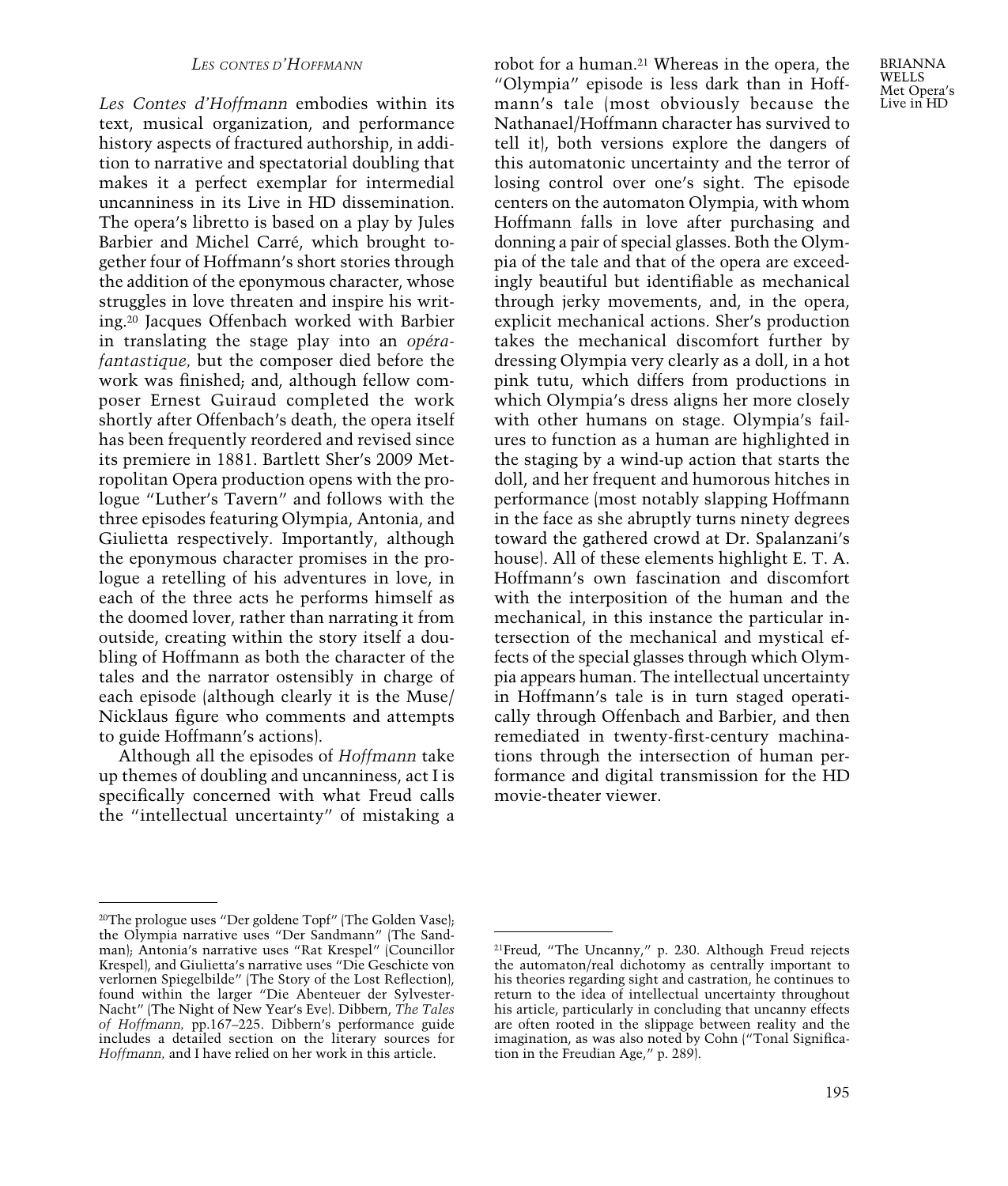

## Hypermediality and Doubling through the Camera Lens

The imperfection of the mystical mechanics that run the Olympia doll highlights the boundaries between her humanlike actions and robotic body. Likewise, the seams of the technology that delivers the opera to the movie house is evident throughout act I, at times heightening the humor of the episode through close-up shots and the creation of particular viewer relationships to the stage. The dominant function of hypermediacy is the enforced recognition of the edges of a particular media,<sup>22</sup> and the border of the human/mechanical interrelation is performed by the failures of Olympia's human imitation, which is then reinforced through the mediating activity of the Live in HD camera crew. As is often the case during these simulcasts, the camera shots usually employed during the *Hoffmann* simulcast are close-ups, or three-quarters shots during solo or ensemble performances. Different angles and zoom shots are used, but the wide angle is rarely exercised; and when it does appear, it most often punctuates a particular staging or *mise-en-scène* choice of interest. One such instance occurs just prior to Olympia's aria "Les Oiseaux dans la charmille," wherein Dr. Spalanzani's guests open parasols with large eyes painted on the outside, creating a visual spectacle that both surprises the audience and directs a sense of the gaze back toward it (plate 1). Although the eyes on the parasols are immobile, the parasols are twirled to create the image of both a hypnotic effect and a vision becoming, quite literally, blurred. The viewer's gaze is reflected back by the stage, invoking a sense of uncanniness: the sense of seeing oneself see oneself. This division of the gaze highlights the opera's concern with sight, and the mediatized gaze reinforces the theme of troubled vision.

The text sung at the "eyeball parasol" moment invokes the issue of sight, as the chorus commands Hoffmann "to look" at the beautiful eyes of Olympia, which stare in Kathleen Kim's performance blankly out at the audience in an echo of the parasols.23 This moment creates a sense of doubling, both textually and intermedially. It presents an intertextual relation to "The Sandman," wherein the eye salesman, Dr. Coppélius, displays his glasses on a table and creates an ocular (and supernatural) spectacle: "he continued to produce more and more spectacles from his pockets until the table began to gleam and flash all over. Thousands of eyes were looking and blinking convulsively, and staring up at Nathanael; he could not avert his eyes from the table."24 Additionally, audience members witnessing the spinning parasols are positioned as Nathanael/Hoffmann figures, dazzled by the sight of the "myriad eyes" but also discomfited by the reversal of the spectatorial gaze and therefore the doubling of themselves as a different kind of participant in the performance. Identification with the mistaken spectator of Nathanael/Hoffmann highlights a narrative gesture toward uncertainty on stage, but audiences are reminded of not only their own implication in the pleasures of horror at Hoffmann's mistaken sight but also their own mediatized experience because the specific camera shot has telegraphed the importance of the moment.

The director of the simulcast, Gary Halverson, mediates the work of the production's stage director, and the viewer is therefore witness to a doubled production—of the opera on stage and of the simulcast produced of that work while it is occurring.25 The Live in HD audience is subject to the layered direction of Sher and Halverson, and an awareness of that renders both the familiarity of the moviegoing experience and the operatic spectatorship strange, reminding audiences that they themselves are dependent on an ocular device, and that their

<sup>22</sup>Bolter and Grusin, *Remediation,* pp. 33–34.

<sup>23</sup>Dibbern, *The Tales of Hoffmann,* p. 58.

<sup>24</sup>E. T. A. Hoffmann, "The Sandman," in *Weird Tales: A Translation from the German,* trans. J. T. Bealby (New York: Scrivener, 1923), p. 197.

<sup>25</sup>The simulcast credits twenty-seven Live in HD production staff, not including the "Backstage at the Met" segments with Deborah Voigt, which have a separate director and crew. Jacques Offenbach, *Les Contes d'Hoffmann,* The Metropolitan Opera (19 December 2009), available at http:/ /www.metoperafamily.org/ondemand/players/subscription/ index.aspx?upc=811357013175&loggedin=yes (accessed 15 October 2011).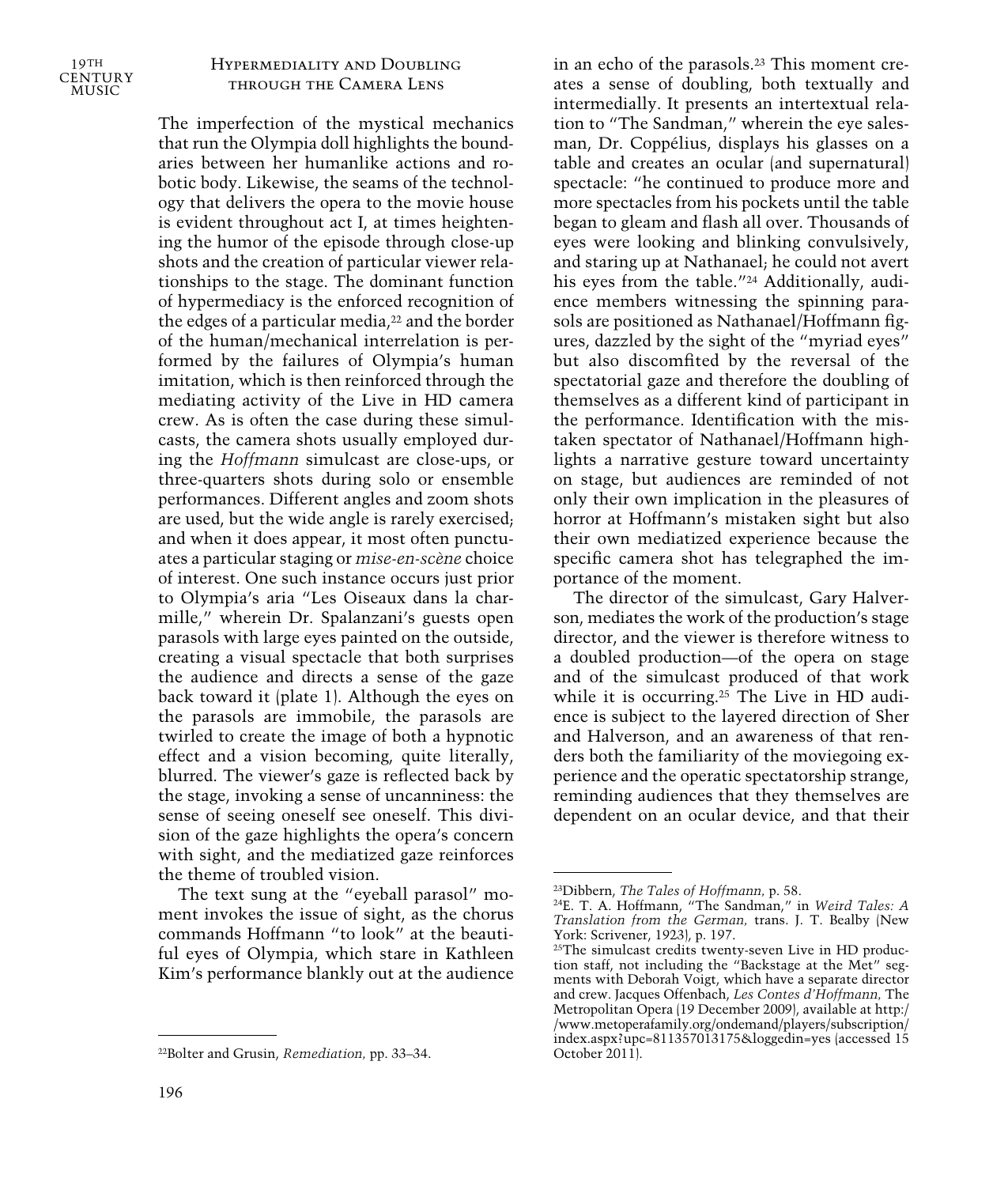BRIANNA WELLS Met Opera's Live in HD



Plate 1: *Les Contes d'Hoffmann,* act I, directed by Bartlett Sher. Conducted by James Levine. Set design by Michael Yeargen and costume design by Catherine Zuber. Performers Joseph Calleja and Kathleen Kim. Metropolitan Opera (2009). Accessed through metoperafamily.org. All rights reserved.

All plates used were collected using screen capture from the "Met Opera On Demand" website. They have not been altered in any way except their conversion from color to black and white. This material belongs to the Metropolitan Opera and was accessed through metoperafamily.org for educational purposes.

own sight is rendered mechanically through the simulcast technology.

Perhaps the most disconcerting experience relating to the media of the Live in HD series is the doubling of the audience communities themselves. The eyeball parasols may interpellate both the Lincoln Center audiences and the movie theater patrons as participants in the production, but they are discrete physically, if not chronologically. Spectators of the Live in HD simulcasts are therefore invited to consider the "inter-action between performance and perception"26 in explicitly mediated ways,

because audiences in the movie theaters are also audiences for the actions of the audience seated *in* Lincoln Center, and although they are never seen in house, they are heard to clap, laugh, and sigh, participating in the spectacle presented to the Live in HD viewer.27 Through hypermediality the simulcast reminds the viewer of the media through which the opera is presented, and this presence of multiple audiences is a palpable doubling of the self—at once part of and yet separate from each other.

<sup>26</sup>Chapple and Kattenbelt, introduction to *Intermediality,* p. 21.

<sup>27</sup>Interested viewers are encouraged to watch closely the conclusion to Kim's performance of "Les Oiseaux," wherein the onstage audience of Dr. Spalanzani's guests clap for Olympia, stop clapping, and then begin again to accord with the extended applause that the Lincoln Center crowd offers to Kim.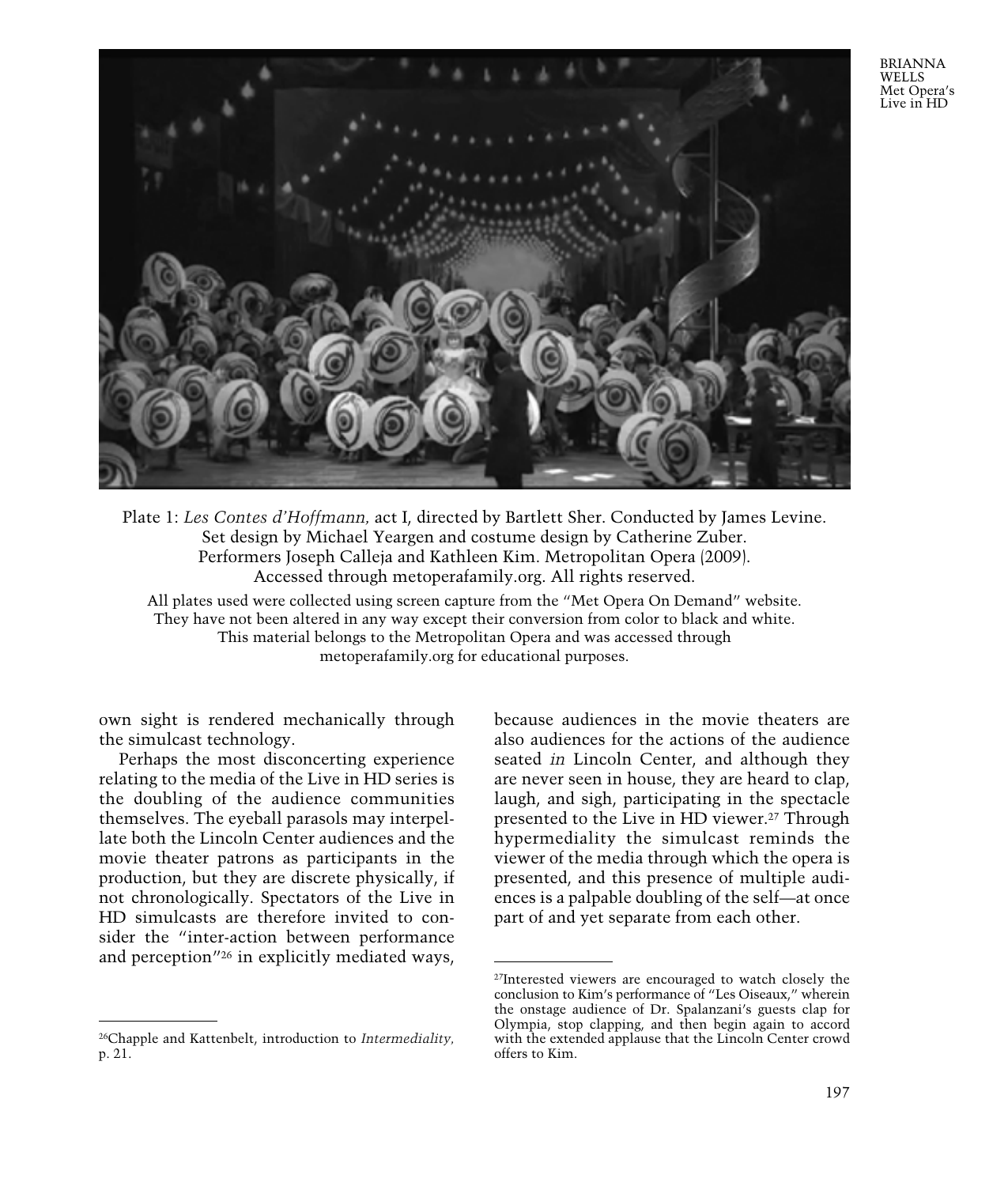#### Immediacy and Alienation

19TH **CENTURY** MUSIC

Philip Auslander understands immediacy as a sense of being "on the scene," while for Bolter and Grusin the term is linked to the desire to erase the boundaries around media; while these frameworks operate along similar lines to explain a sense of the viewer's relationship to a media experience or object, the meaning is not entirely the same.28 The direct access described by Auslander is a valuable aspect of simulcasts for many viewers, and I will use his understanding in the reading that follows. Live in HD viewers experience a camera-mediated intimacy with the performers on stage that extends beyond the close-up to reorganize the sense of the performance entirely around the performing body at work. This intimate encounter can in some cases be too close to maintain a connection to the operatic work as a whole, as the visual spectacle of the performing singer becomes an alienating gesture that relocates the Live in HD viewer away from the theater and into a more intimate, immediate sphere of spectatorship. The clearest example of this occurs in act I of this *Hoffmann* simulcast during the performance of Olympia's aria "Les Oiseaux dans la charmille."

Jean Parrison describes Olympia's aria as "a parody of *bel canto,* stiff like a robot, and with an idiotic text."29 The staging likewise embodies aspects of the robotic and ridiculous in soprano Kathleen Kim's excellent performance. She totters around the stage, staring blankly in whatever direction her head is facing, and performs as one might expect to see from a singing robot. But the camera pans in too closely to sustain the theatrical illusion. As she performs the cadenza near the end of the aria, the camera zooms ever closer, closer than the traditional three-quarter shot, until Kim's mouth dominates the screen (plate 2). The intermediation of Kim at this moment negotiates not only between the music and the story, stage and theater audience, but also the mechanical character and organic body at work. This is made

28Lenox R. Lohr, quoted in Auslander, *Liveness,* p. 16; Bolter and Grusin, *Remediation,* pp. 22–23.

explicit through the lens of the camera and consequent widescreen display. The Live in HD viewer sees Kim's vocal technique in extreme close-up, and her vibrato, visible through the movement in her tongue, dominates the sphere of reception as both a visual and auditory event. The simulcast viewer, through the extreme immediacy of the shot, becomes a double witness to the body at play (Olympia's humorous doll-like movements) and at also at work (Kim's vocal technique writ large on the movie theater screen).

Immediacy here becomes a means by which the boundaries of viewership are reframed, not only in terms of the theatrical audience situation but also in terms of a mediatized, or filmlike audience. The performance technique required to produce operatic singing works against the familiarity of an intimate close-up, because the unavoidable engagement with the singer's tongue means that the operatic story is subsumed in the work of its performance, and the position encountered is therefore to the simulcast rather than the operatic work being disseminated through it. Melina Esse suggests that "televisual immediacy" is replacing the "Romantic distance" that forms traditional audience exigency in operatic performance, and in the case of extreme close-ups, these exigencies overlay each other and situate the audience between various sets of expectations.30 Herein lies a central tension of the intermedial experience of the simulcasts: the viewer experiences herself as an audience in multiple registers, responding to a confluence of performance elements that render the operatic experience, as well as the specific work, both close to and strangely alien from other operatic experiences or expectations. Although a Live in HD viewer may not actually doubt, as does Freud's example of uncanny identification, "which his self is," the layered identification of audience situation is in many ways unavoidable.<sup>31</sup>

The Live in HD viewers are able to see what bodily copresent audiences cannot: in this case a series of backstage, stage management and

<sup>29</sup>Quoted in Dibbern, *The Tales of Hoffmann,* p. 61.

<sup>30</sup>Melina Esse, "Don't Look Now: Opera, Liveness, and the Televisual," *Opera Quarterly* 26 (2010), 82, 93.

<sup>31</sup>Freud, "The Uncanny," p. 234.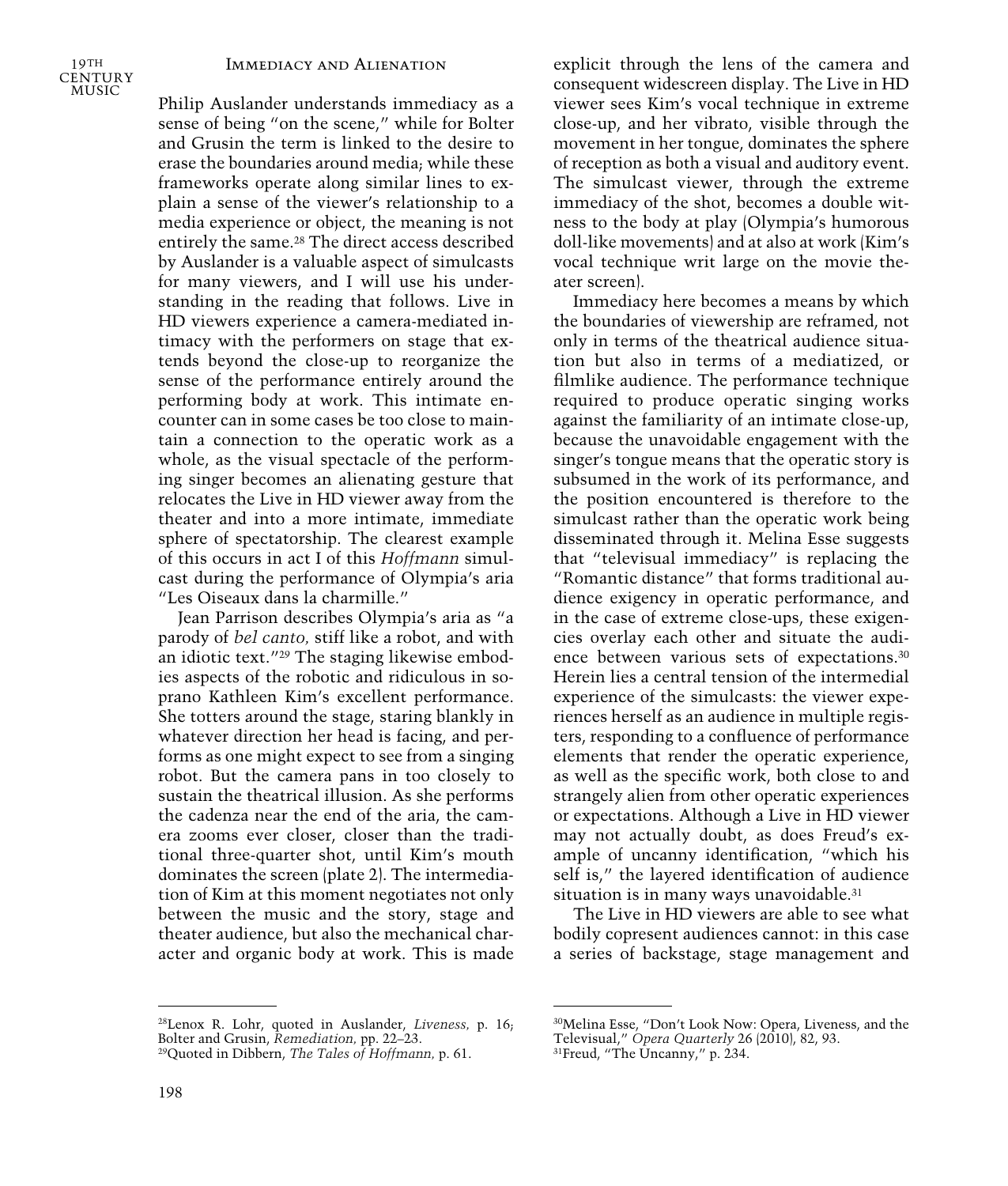BRIANNA **WELLS** Met Opera's Live in HD



Plate 2: *Les Contes d'Hoffmann,* act I, directed by Bartlett Sher. Conducted by James Levine. Set design by Michael Yeargen and costume design by Catherine Zuber. Performer Kathleen Kim. Metropolitan Opera (2009). Accessed through metoperafamily.org. All rights reserved.

pit shots interspersed with a series of interviews by simulcast host, soprano Deborah Voigt. The Live in HD series have played with this aspect of the performance, combining different sorts of backstage shots, interviews, and panning to create a sense that the HD camera, and therefore its mediated audience, moves through the house to visit the different scenes of work that combine to create the onstage spectacle. In the simulcast of *Les Contes d'Hoffmann,* for example, the first segment is in fact a performance of being backstage before the curtain goes up, as chorus members lounge on stage in full costume while Voigt moves across the set, introducing the work. This "Backstage at the Met" segment is a familiar effect for many kinds of production and entertainment television but is new in many ways to the world of opera. Christopher Morris observes that this "apparent insider knowledge is surely part of the voyeuristic appeal of backstage access," and the resituating of the Live in HD audiences as a kind of "all-access" audience certainly highlights a sense of privilege, rather than lack,

inherent in the mediatized viewership.32 In addition to seeing shots of the stage manager calling places for the show, Maestro Levine taking up the baton, and the backstage interviews, the simulcast viewer is able to see them as they occur in so-called real time to such an extreme that we are still able to hear the applause from the Lincoln Center audience as the tenor Joseph Calleja comes backstage, Gatorade bottle in hand, for his intermission interview. This direct and immediate access to the work of the production operates along Auslander's description, wherein the mediatized proximity creates a new sort of relationship between viewer and performance. However, this also works as a hypermedial effect wherein familiarity with television genres will bring into focus the layered perspectives offered to the Live in HD audience.

Viewers familiar with professional sportscasts may experience an odd sense of familiar-

<sup>32</sup>Morris, "Digital Diva," p. 103.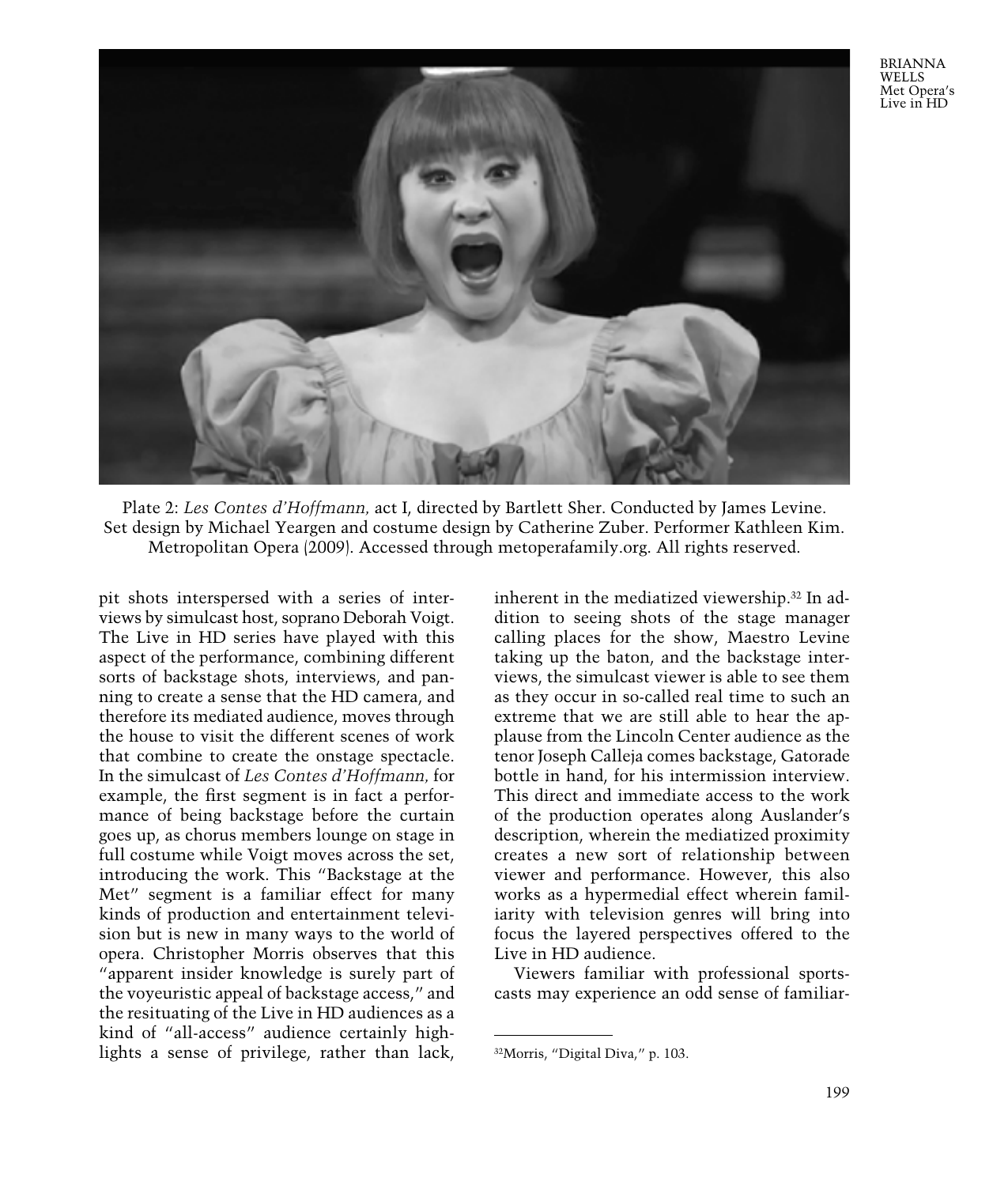ity while watching the backstage segments of the simulcasts. Soprano Kathleen Kim, after the "Olympia" episode, is still breathing heavily from the exertions of performance while she speaks with Voigt about the challenges of this role and her upcoming engagements with the Met. The ability to observe the performer in such close quarters, so immediately after and during the performance itself, demarks a sense of intimacy that necessarily highlights the differences between "being there" and being closer than really there, through virtual visual access. The radically altered sphere of hyperaccess reinforces a sense of borders between the bodily copresent audience and the Live in HD viewer, presenting an uncanny instance of elision between the imaginary play world and the realtime physical efforts required to produce it. What this also highlights is a move from a viewership understood in traditionally operatic terms to one more closely related to the world of television and sportscasting, wherein the commentary, interviews, and close-ups provide an experience that is both more in-depth and packaged than the "live" experience (although Auslander would argue that there is no such thing as unmediated liveness). Familiar televisual practices recur in the mediatized operatic audience, rendering strange a sense of privileged viewing that also disturbs the sense of connectivity to the bodily co-present operagoing audience and leaving the Live in HD audience with the sense of fracture through the multiple perspectives on show, feeling perhaps implicated in the shifts among cultural and generic expectations in which operatic works traditionally circulate. Distance and immediacy are conflicting arenas of the HD viewership experience, suggesting that perhaps the traditionally held privilege of being in the opera house is in some ways troubled by a new form of operatic distribution.

## Split Subjectivity and Mechanical Reproduction

The "Olympia" act is concerned not only with the question of slippage between organic bodies and the automaton, but also with the material consequences of that confusion. The libretto renders this problem through Coppélius's

concern for a share in the profits that will "rain down" on Dr. Spalanzani when he successfully sells Olympia in marriage to Hoffmann, thus situating Olympia as a replaceable commodity.33 Perhaps more explicit, however, is her visual objectification in Sher's production: Olympia almost always appears on stage surrounded by identically dressed doll figures. Without the benefit of extremely close shots, audiences in Lincoln Center find it more difficult to distinguish which of the dolls is Hoffmann's love. Thus, the troubling recurrence of the uncanny is staged as a reproduction of bodies on the stage. Further, the unsettling recurrence and revisiting of the doll bodies is refracted intermedially to the Live in HD viewer, who sees in high definition what the theater audience may imagine as they choose: that the dolls are in fact live, unique bodies onstage at the Lincoln Center. The high-definition experience therefore shifts the possibility for theatrical illusion and creates a fundamentally different viewer experience in terms of engagement with the fantastical elements of the "Olympia" episode. Intriguingly, the viewership is made possible by a series of machines situated throughout Lincoln Center, some of which are operated by remote control and therefore, in mechanical terms, like automatons. Meike Wagner notes that intermediality "shapes and produces theatrical bodies" and that the spectator is negotiated as an "embodied perceiver [through] concepts of materiality."34 In the HD viewer's experience, the materiality of the stage performance is conflated with the mechanized gaze of the camera, and consequently all the theatrical bodies—fictional characters, performers, audience members—are resituated somewhere between embodied performance/reception and its mediation through various and sometimes fantastical technologies.

Tensions regarding the slippage between mechanical objects and humans are most prevalent (both theatrically and intermedially) at the act's conclusion, wherein Olympia's failure to

<sup>33</sup>Dibbern, *The Tales of Hoffmann,* p. 54.

<sup>34</sup>Meike Wagner, "Of Other Bodies: The Intermedial Gaze in Theatre," in *Intermediality in Theater and Performance,* p. 125.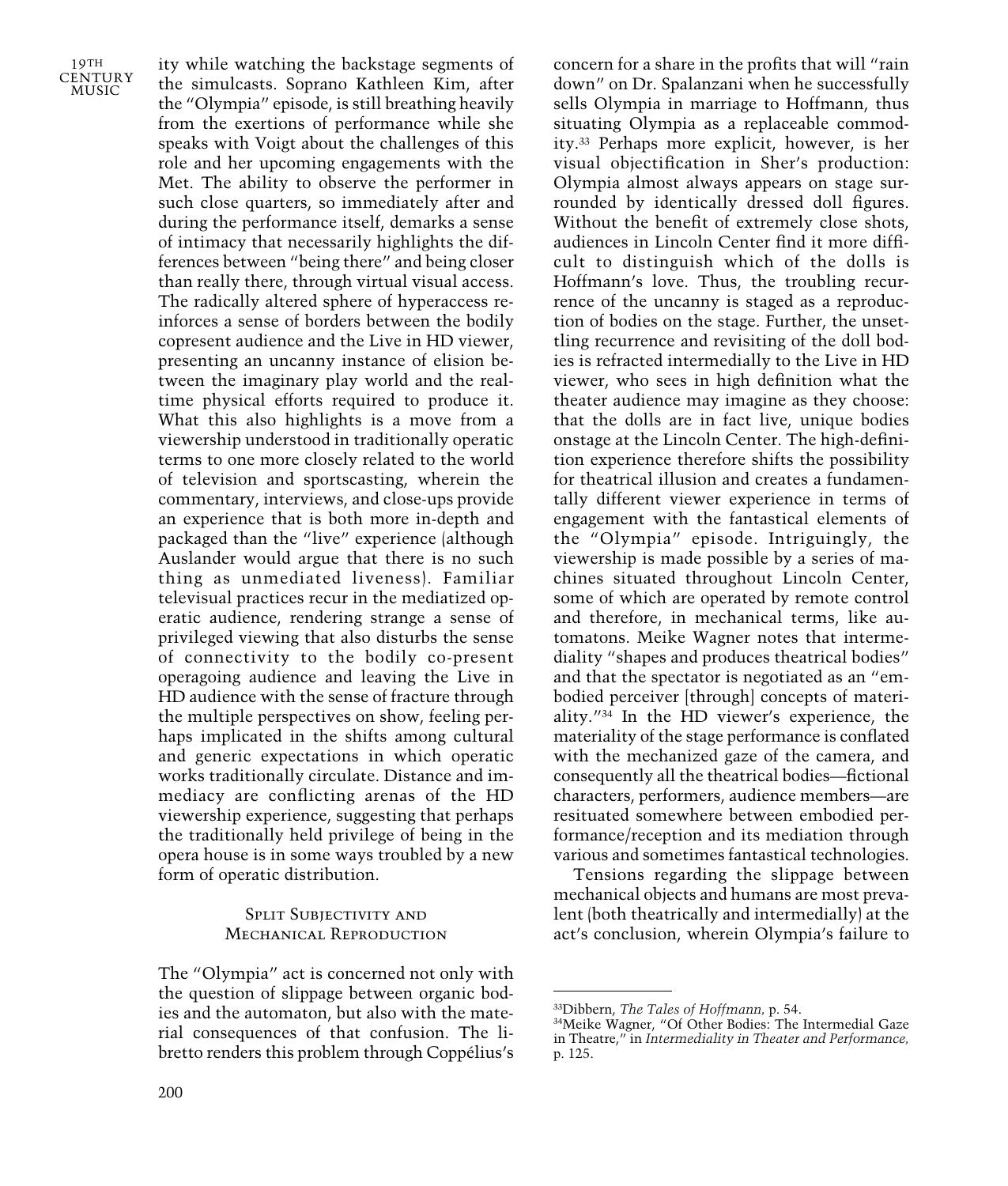BRIANNA **WELLS** Met Opera's Live in HD



Plate 3: *Les Contes d'Hoffmann,* act I finale, directed by Bartlett Sher. Conducted by James Levine. Set design by Michael Yeargen and costume design by Catherine Zuber. Performers Joseph Calleja, Alan Held, and Mark Schowalter. Metropolitan Opera (2009). Accessed through metoperafamily.org. All rights reserved.

work well increases, and she totters around the stage after a dance sequence during which human pairs are replaced by men dancing with Olympia dolls. The productive tensions between the live performance and automatonic illusions are dispelled in the camera close-ups, because while a bodily copresent audience member sees the stage as a whole, for the Live in HD viewer the mechanical movements of the performers are counteracted by their individual facial features and unique movements presented through three-quarter shots. The illusion of the human performer as mechanical automaton is therefore inverted, and the audiences become automated themselves through their lack of visual agency and the robotic cameras that mediate their gaze. Following the dance sequence, Olympia totters offstage, a crash is heard, and it is revealed that Coppélius, the eye and glasses maker who has been cheated by Dr. Spalanzani, has destroyed the doll in revenge. Dr. Spalanzani carries Olympia's disembodied leg back on stage, and Hoffmann discovers that he has been in love with a doll (plate 3), exclaiming "A Robot!" in horror. From the Live in HD view it is immediately apparent that the leg is a prop (a rather humorous, rubbery one at that), and thus the brief instant of delightful horror—that the leg is Kim's as well as Olympia's—is quickly dispelled by the visual information provided in the simulcast, as opposed to the sustained theatrical illusion made possible by distance and lighting effects. The in-betweenness of Kim's performance between human and doll, singer and actor—is less a theatrical thrill and more of an intermediated uncanny, wherein the Live in HD audience becomes aware of itself as discrete from the theater audience, more aware of the props and performance through the immediacy of the camera, and at times painfully aware of the fracturing of not only the doll on stage but also the illusory qualities of theater when mediated in high definition. Further, the delightful horror is located in the sense of being one of many identical mediatized audiences spread out across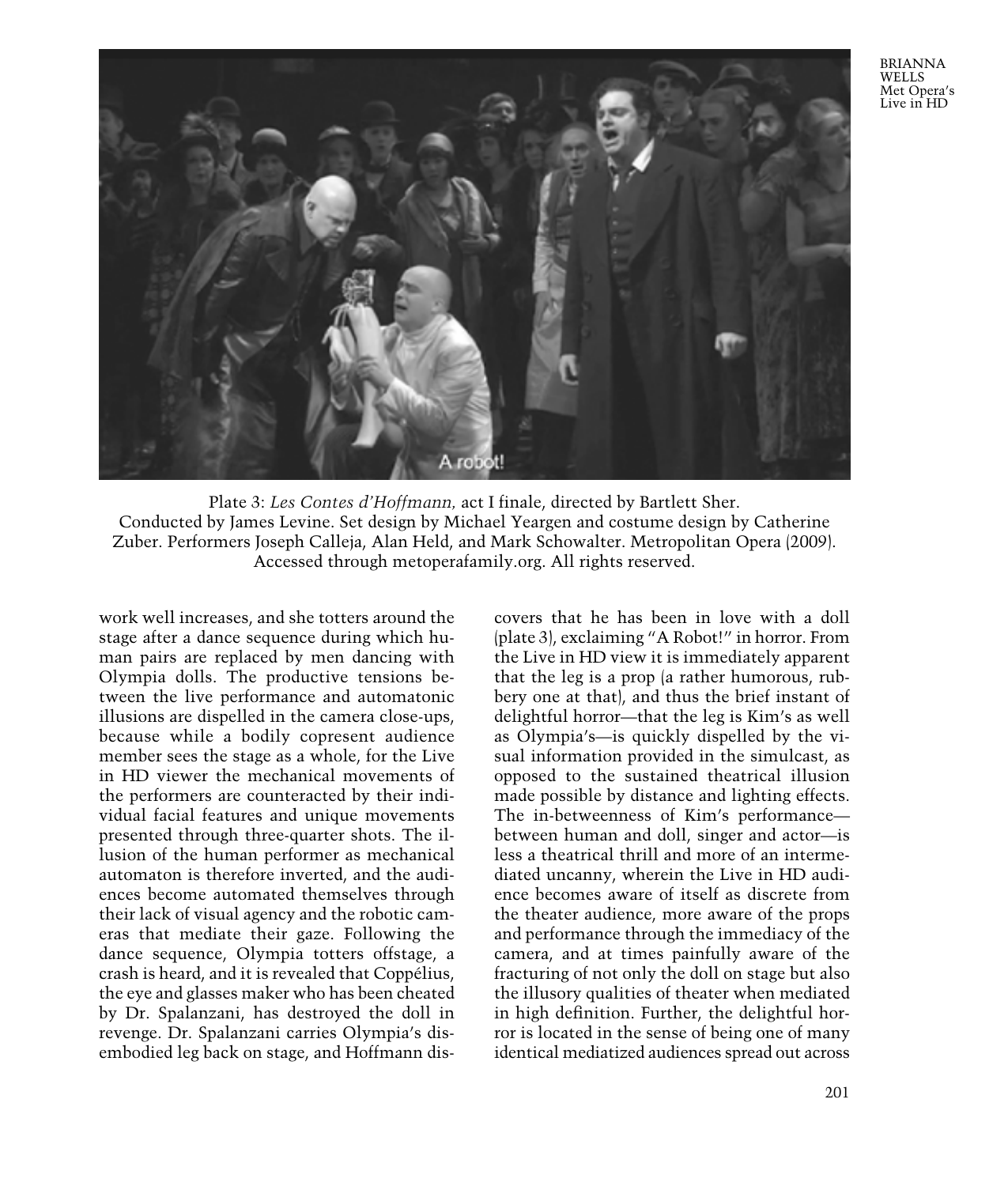hundreds of local movie theaters and experiencing, together yet separately, the same performance.

Sher's production highlights the breakdown of the mechanical by restating its reproducibility. During the finale of the Olympia act, the other Olympia-dolls, last seen dancing with their human partners, are carried out and piled into a heap centerstage. Here, the human bodies are treated as mechanical and replaceable, discarded as one might any out-of-date technology. This scene considers not only the misidentification of Olympia as human but also, I would argue, a sense of our own unease with the increasing intimacy North American culture has with its various machines. The choice to heap actual bodies, rather than props, at the end of the act illuminates an enduring fascination for humans regarding their technological innovations, which extends to the sense of wonder and horror that has resulted from the Live in HD series. It is neither a recording nor a production unto itself, but something in-between, and the sense of unsettled ontology performed so brilliantly onstage is doubled by the mediating effects of the camera's gaze and the audience's consequent repositioning. The Live in HD audience is not so much revisited by the intermedial uncanny, as it in fact forms another kind of replaceable body, both because the HD audiences have no direct impact on the stage performance and because they can be located simultaneously in any location capable of screening the simulcast.

To conclude, the camera and screen of the Live in HD series act in a manner similar to the fantastical ocular device of such importance in Offenbach, Barbier, and Hoffmann's work. act I centers on Hoffmann's troubled perception, accentuated by his willful donning of special glasses purchased from Coppélius. In Sher's production, they are, quite literally, rosecolored, and through them Hoffmann sees Olympia as a living woman. The glasses act as the intermediary of the supernatural, as a "secret mechanism," albeit one with a price. The libretto's "Eyes Trio" has Coppélius repeating the phrase "buy from me my eyes,"35 and the

source text states explicitly that the glasses have in fact taken their wearers' eyes and rendered them as an exchangeable object to be relocated in further automatonic creation.36 Intriguingly, Mary Dibbern's translation labels the ocular devices as "opera glasses," which contributes neatly to my reading of the cameras and screen of the Live in HD simulcasts as mechanical devices that change the possibilities for opera viewership in ways that both delight and disconcert its audiences. We too access our spectacle through the mediating devices available to us, enabling us to see differently, to access operatic performance in a new way. Live in HD audiences have subscribed to a kind of mechanical sight that both heightens and limits perceptive capacity. We are made aware of an audience position that doubles other spectators, but we may find pleasure in that doubling. Expectations of opera are troubled by the Live in HD simulcasts because they operate in-between various media exigencies and position their audiences likewise. The challenge of these mechanisms to traditional operatic and theatrical copresence are palpable, and I have attempted to read the audience experience through the intermedial uncanny as a means of taking the simulcast on its own terms, rather than attempting to evaluate it *as* opera or *as* television and film, because it is all and none of these alone. The sense of being situated so variously in-between is impossible to situate explicitly in either time or space, and that is the power of the HD simulcast's "secret mechanism." The intermediality of the Live in HD audience experience provides a pleasurable unsettling that I believe is based specifically in a lack of fixity: I see the constantly shifting relationships to various elements of the performance and its simulcast as precisely what offers an emergent audience experience.

#### *Abstract.*

The Metropolitan Opera's Live in HD series has sparked interdisciplinary interest in understanding

<sup>35</sup>Dibbern, *The Tales of Hoffmann,* p. 152.

<sup>36</sup>The 1923 translation includes a speech from Spalanzani explaining that Coppélius has "stolen [his] best automaton" and tells Nathanael that Coppélius has "stolen your eyes" while showing him a pair of bloody eyes on the floor. Hoffmann, "The Sandman," p. 198.